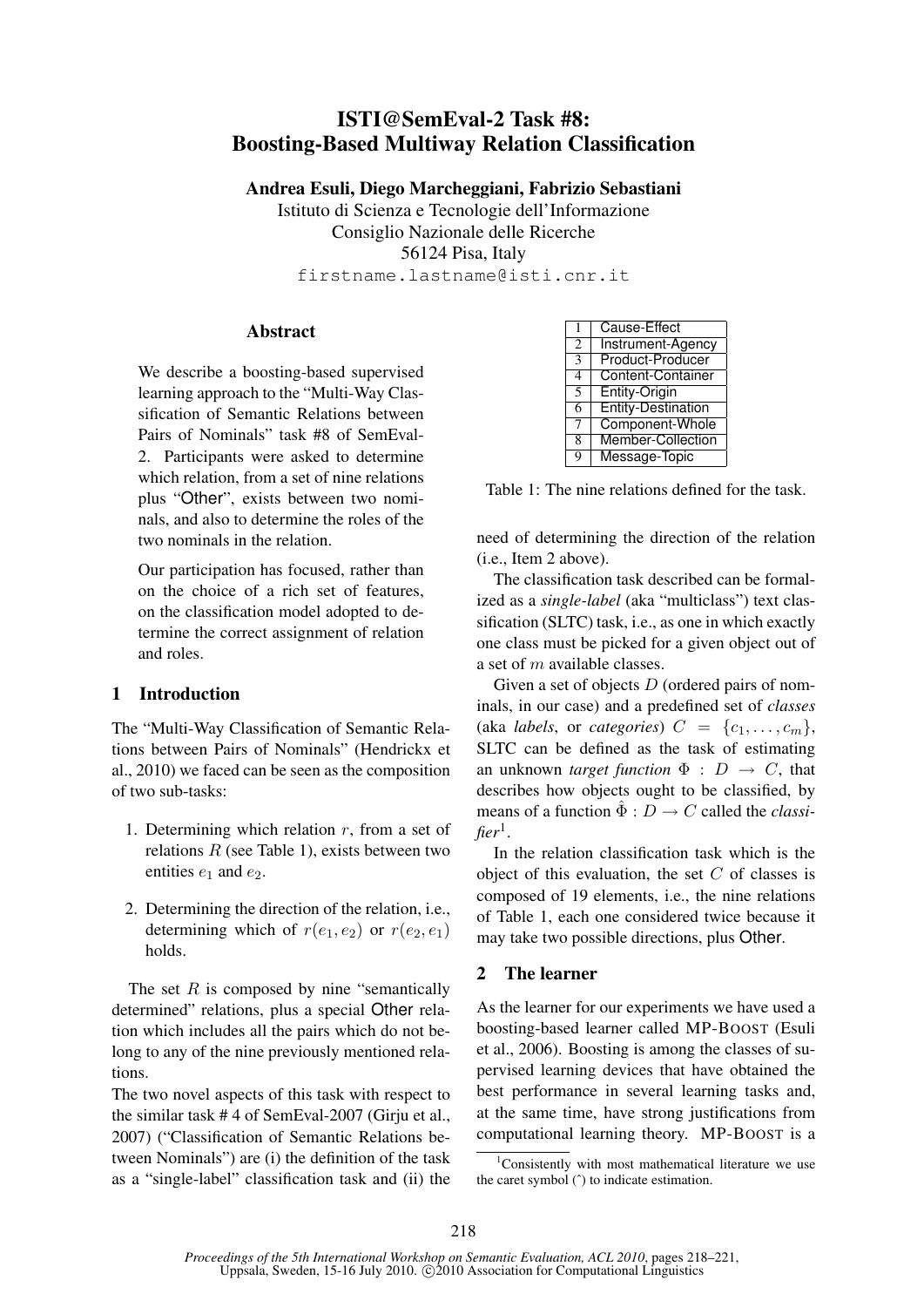variant of ADABOOST.MH (Schapire and Singer, 2000), which has been shown in (Esuli et al., 2006) to obtain considerable effectiveness improvements with respect to ADABOOST.MH.

MP-BOOST works by iteratively generating, for each class  $c_j$ , a sequence  $\hat{\Phi}_1^j, \dots, \hat{\Phi}_S^j$  of classifiers (called *weak hypotheses*). A weak hypothesis is a function  $\hat{\Phi}_s^j : D \to \mathbf{R}$ , where D is the set of documents and  $\bf{R}$  is the set of real numbers. The sign of  $\hat{\Phi}_{s}^{j}(d_{i})$  (denoted by  $sgn(\hat{\Phi}_{s}^{j}(d_{i}))$ ) represents the binary decision of  $\hat{\Phi}_s^j$  on whether  $d_i$  belongs to  $c_j$ , i.e.  $sgn(\hat{\Phi}_s^j(d_i)) = +1$  (resp., -1) means that  $d_i$  is believed to belong (resp., not to belong) to  $c_i$ . The absolute value of  $\hat{\Phi}_{s}^{j}$  $(d_i)$  (denoted by  $|\hat{\Phi}_{s}^{j}$  $(d_i)|$ ) represents instead the confidence that  $\hat{\Phi}_{s}^{j}$  has in this decision, with higher values indicating higher confidence.

At each iteration s MP-BOOST tests the effectiveness of the most recently generated weak hypothesis  $\hat{\Phi}_s^j$  on the training set, and uses the results to update a distribution  $D_s^j$  of weights on the training examples. The initial distribution  $D_1^j$  $\frac{J}{1}$  is uniform by default. At each iteration  $s$  all the weights  $D_s^j(d_i)$  are updated, yielding  $D_{s+1}^j(d_i)$ , so that the weight assigned to an example correctly (resp., incorrectly) classified by  $\hat{\Phi}_{s}^{j}$  is decreased (resp., increased). The weight  $D_{s+1}^j(d_i)$  is thus meant to capture how ineffective  $\hat{\Phi}_1^j, \dots, \hat{\Phi}_s^j$  have been in guessing the correct  $c_i$ -assignment of  $d_i$  (denoted by  $\Phi^{j}(d_i)$ ), i.e., in guessing whether training document  $d_i$  belongs to class  $c_i$  or not. By using this distribution, MP-BOOST generates a new weak hypothesis  $\hat{\Phi}_{s+1}^j$  that concentrates on the examples with the highest weights, i.e. those that had proven harder to classify for the previous weak hypotheses.

The overall prediction on whether  $d_i$  belongs to  $c_j$  is obtained as a sum  $\hat{\Phi}^j(d_i) = \sum_{s=1}^S \hat{\Phi}^j_s(d_i)$  of the predictions made by the weak hypotheses. The final classifier  $\hat{\Phi}^j$  is thus a *committee* of S classifiers, a committee whose  $S$  members each cast a weighted vote (the vote being the binary decision  $sgn(\hat{\Phi}_s^j(d_i))$ , the weight being the confidence  $|\hat{\Phi}_{s}^{j}(d_{i})|)$  on whether  $d_{i}$  belongs to  $c_{j}$ . For the final classifier  $\hat{\Phi}^j$  too,  $sgn(\hat{\Phi}^j(d_i))$  represents the binary decision as to whether  $d_i$  belongs to  $c_i$ , while  $|\hat{\Phi}^{j}(d_{i})|$  represents the confidence in this decision.

MP-BOOST produces a *multi-label* classifier, i.e., a classifier which independently classifies a document against each class, possibly assigning a document to multiple classes or no class at

| " <e1>People</e1> have been moving back into        |  |  |  |  |  |
|-----------------------------------------------------|--|--|--|--|--|
| $\langle e2\rangle$ downtown $\langle e2\rangle$ ." |  |  |  |  |  |
| Entity-Destination( $e1,e2$ )                       |  |  |  |  |  |
| F_People FS_Peopl FH_group FP_NNP                   |  |  |  |  |  |
| FS1_have FS1S_have FS1H_have FS1P_VBP               |  |  |  |  |  |
| FS2 been FS2S been FS2H be FS2P VBN                 |  |  |  |  |  |
| FP3_moving FP3S_move FP3H_travel FP3P_VBG           |  |  |  |  |  |
| SP3_moving SP3S_move SP3H_travel SP3P_VBG           |  |  |  |  |  |
| SP2_back SP2S_back SP2H_O SP2P_RB                   |  |  |  |  |  |
| SP1_into SP1S_into SP1H_O SP1P_IN                   |  |  |  |  |  |
| S_downtown SS_downtown SH_city_district SP_NN       |  |  |  |  |  |
| $SS1$ . $SS1S$ . $SS1H$ $OS1P$ .                    |  |  |  |  |  |

Table 2: A training sentence and the features extracted from it.

all. In order to obtain a single-label classifier, we compare the outcome of the  $|C|$  binary classifiers, and the class which has obtained the highest  $\hat{\Phi}^{j}(d_{i})$  value is assigned to  $d_{i}$ , i.e.,  $\hat{\Phi}(d_{i}) =$  $\arg \max_j \hat{\Phi}^j(d_i)$ .

#### 3 Vectorial representation

We have generated the vectorial representations of the training and test objects by extracting a number of contextual features from the text surrounding the two nominals whose relation is to be identified.

An important choice we have made is to "normalize" the representation of the two nominals with respect to the order in which they appear *in the relation*, and not in the sentence. Thus, if  $e_2$ appears in a relation  $r(e_2, e_1)$ , then  $e_2$  is considered to be the *first* (F) entity in the feature generation process and  $e_1$  is the second (S) entity.

We have generated a number of features for each term denoting an entity and also for the three terms preceding each nominal (P1, P2, P3) and for the three terms following it (S1, S2, S3):

- T : the term itself;
- S : the stemmed version of the term, obtained using a Porter stemmer;
- P : the POS of the term, obtained using the Brill Tagger;
- H : the hypernym of the term, taken from Word-Net ("O" if not available).

Features are prefixed with a proper composition of the above labels in order to identify their role in the sentence. Table 2 illustrates a sentence from the training set and its extracted features.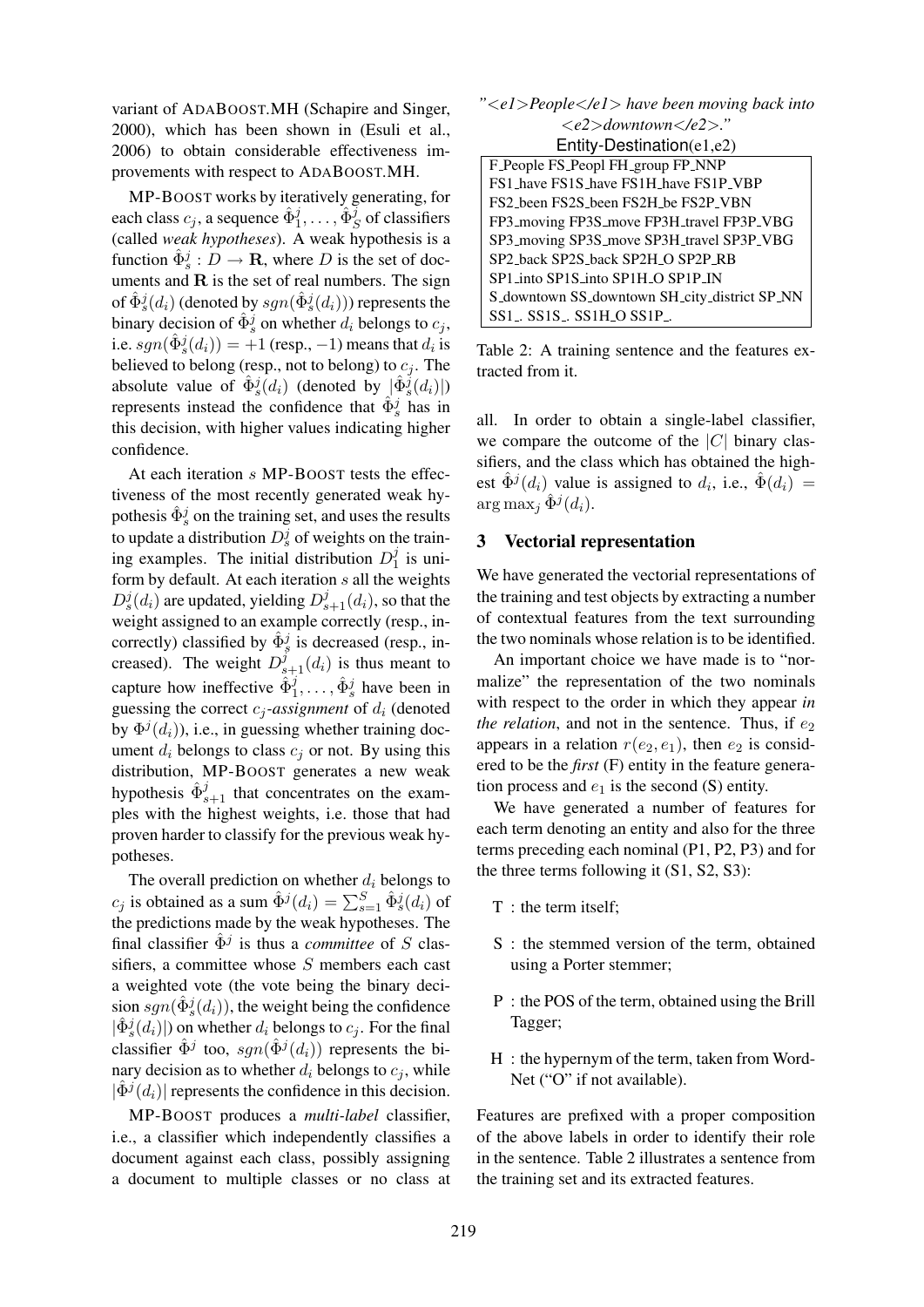If an entity is composed by  $k > 1$  terms, entityspecific features are generated for all the term ngrams contained in the entity, for all  $n \in [1, ..., k]$ . E.g., for "phone call" features are generated for the *n*-grams: "phone", "call", "phone\_call".

In all the experiments described in this paper, MP-BOOST has been run for  $S = 1000$  iterations. No feature weighting has been performed, since MP-BOOST requires binary input only.

#### 4 Classification model

The classification model we adopted in our experiments splits the two tasks of recognizing the relation type and the one of determining the direction of the relation in two well distinct phases.

#### 4.1 Relation type determination

Given the training set  $Tr$  of all the sentences for which the classifier outcome is known, vectorial representations (see Section 3) are built in a way that "normalizes" the direction of the relation, i.e.:

- if the training object belongs to one of the nine relevant relations, the features extracted from the documents are given proper identifiers in order to mark their role in the relation, not the order of appearance in the sentence;
- if the training object belongs to Other the *two* distinct vectorial representations are generated, one for relation  $Other(e_1, e_2)$  and one for Other $(e_2, e_1)$ .

The produced training set has thus a larger number of examples than the one actually provided. The training set provided for the task yielded 9410 training examples from the original 8000 sentences. A 10-way classifier is then trained on the vectorial representation.

#### 4.2 Relation direction determination

The 10-way classifier is thus able to assign a relation, or the Other relation, to a sentence, but not to return the direction of the relation. The direction of the relation is determined at test time, by classifying *two* instances of each test sentence, and then combining the outcome of the two classifications in order to produce the final classification result.

More formally, given a test sentence  $d$  belonging to an unknown relation  $r$ , two vectorial representations are built: one,  $d_{1,2}$ , under the hypothesis that  $r(e_1, e_2)$  holds, and one,  $d_{2,1}$ , under the hypothesis that  $r(e_2, e_1)$  holds.

Both  $d_{1,2}$  and  $d_{2,1}$  are classified by  $\ddot{\Phi}$ :

- if both classifications return Other, then  $d$  is assigned to Other;
- if one classification returns Other and the other returns a relation  $r$ , then  $r$ , with the proper direction determined by which vectorial representation determined the assignment, is assigned to  $d$ ;
- if the two classifications return two relations  $r_{1,2}$  and  $r_{2,1}$  different from Other (of the same or of different relation type), then the one that obtains the highest  $\Phi$  value determines the relation and the direction to be assigned to  $d$ .

#### 5 Experiments

We have produced two official runs.

The ISTI-2 run uses the learner, vectorial representation, and classification model described in the previous sections.

The ISTI-1 run uses the same configuration of ISTI-2, with the only difference being how the initial distribution  $D_1^j$  $\frac{J}{1}$  of the boosting method is defined. Concerning this, we followed the observations of (Schapire et al., 1998, Section 3.2) on boosting with general utility functions; the initial distribution in the ISTI-1 run is thus set to be equidistributed between the portion  $Tr_j^+$  of positive examples of the training set and the portion  $Tr_j^-$  of negative examples, for each class j, i.e.,

$$
D_1^j(d_i) = \frac{1}{2|Tr_j^+|} \quad \text{iff } d_i \in Tr_j^+ \qquad (1)
$$

$$
D_1^j(d_i) = \frac{1}{2|Tr_j^-|} \quad \text{iff } d_i \in Tr_j^- \qquad (2)
$$

This choice of initial distribution, which gives more relevance to the less frequent type of elements of the training set (namely, the positive examples), is meant to improve the performance on highly imbalanced classes, thus improving effectiveness at the the macro-averaged level.

We have also defined a third method for an additional run, ISTI-3; unfortunately we were not able to produce it in time, and there is thus no official evaluation for this run on the test data. The method upon which the ISTI-3 run is based relies on a more "traditional" approach to the classification task, i.e., a single-label classifier trained